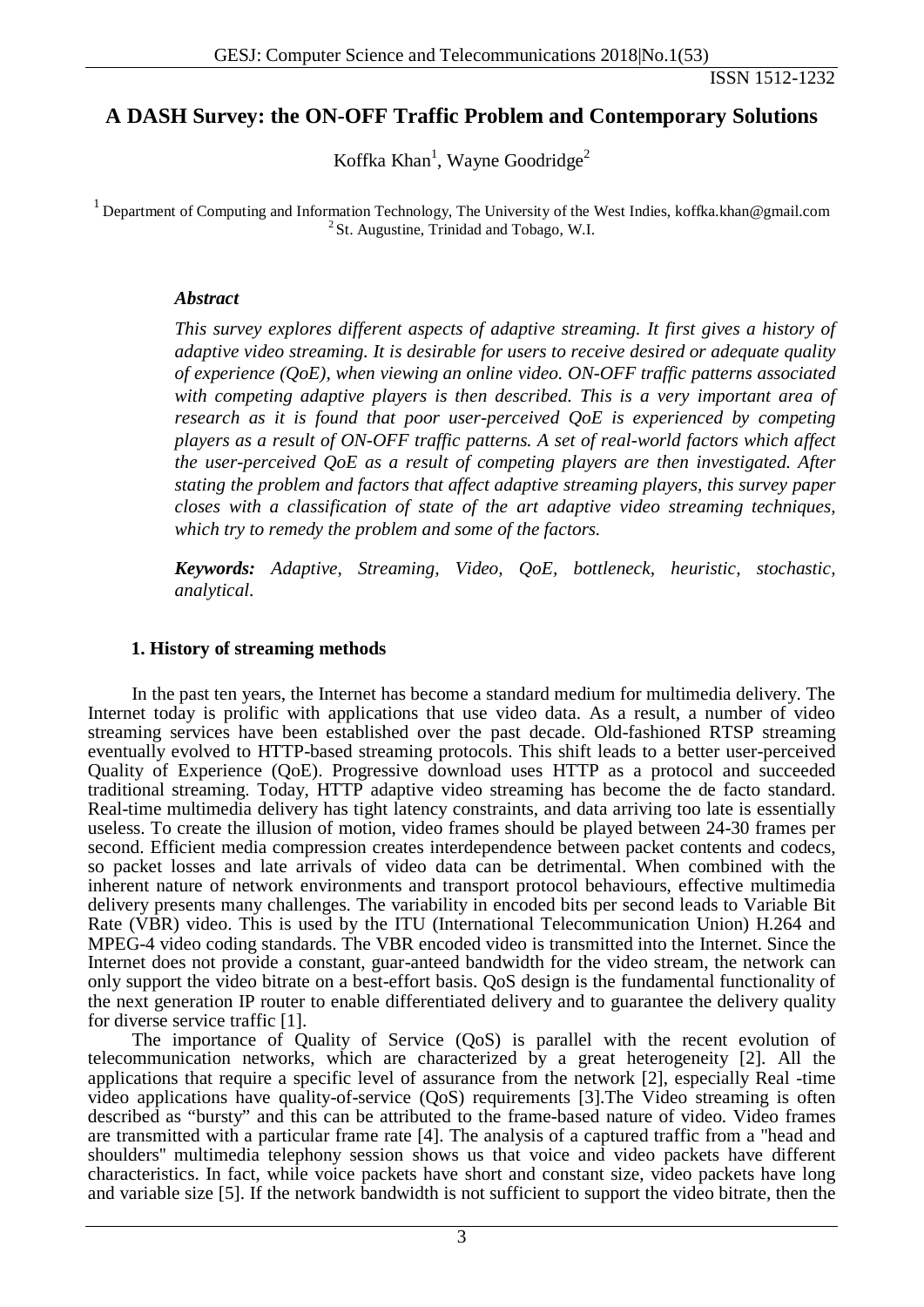decoder at the client-end starts to consume the video data at a greater rate than at which new data is being received from the network. The decoder eventually runs out of video data to decode, which results in a screen freeze (video stalls or rebuffering events). In order to avoid this consequence without having to introduce costly and complex guaranteed bandwidth mechanisms, playout buffers and stream switching solutions has become industry standards. In order to avoid buffer under-run, the video server has to use an appropriate sending rate. In some of the early work on video transport, protocols such as Rate Adaptation Protocol (RAP) [1] and TCP Friendly Rate Control (TFRC) [2] were defined on top of the transport layer that put the sender in charge of varying the sending rate (and consequently the video rate) based on feedback being received from either the network or the receiver, forming a combination of congestion control and flow control. RAP used a TCP-like additive in-crease/multiplicative decrease (AIMD) scheme. TFRC uses an additive increase/additive decrease (AIAD) scheme to adjust the server's sending rate by estimating the path's throughput based on TCP square root formula using the path's Round Trip Time (RTT) and packet loss rate.

## **1.1 Traditional streaming**

Originally, video was streamed using stateful protocols. This became the traditional way of streaming. An example of a stateful protocol is Real-Time Streaming Protocol (RTSP). If a client wants to request data, it connects to the server. The server continuously monitors the state of the client after the connection is made. Communication is maintained using a continuous stream of data packets. These packets are sent to the client using either TCP or UDP. Applications run on top of transport protocols and real-time multimedia applications ideally trust the transport layer to minimize induced delays and deliver data with an appropriate degree of reliability and timeliness. Over the years, message-oriented transport proto-cols, such as Stream Control Transmission Protocol (SCTP) and Datagram Congestion Control Protocol (DCCP) [4] have been thought suitable. Nevertheless, the existence of Network Address Translations (NAT) [5], firewalls, and other middleboxes led to a range of known deployment challenges. However, when frames are partially or totally lost, UDP connections present less latency. Hence, most early work focused on enhancing User Datagram Protocol (UDP) [7] for multimedia delivery.

On the other hand, although TCP prefers reliability to timeliness and its congestion control tends to induce high queuing delays, it traverses any network path that supports regular HTTPbased communication. Therefore, in recent years TCP has rapidly supplanted UDP as the standard for multimedia delivery. The client to server connection stays open until the client disconnects. The player state between client and server, for example, stop, play or pause uses RTSP to communicate. In traditional streaming, data packets are streamed until the receive buffer is full. If the pause button is pressed, the client buffer is filled and the download is interrupted. The server does not resume the streaming of the video frames to the client anymore. This only happens when the play button is pressed again.

## **1.2 Progressive download**

With stateful protocols memory is allocated dynamically at the server-side to keep information about all current connections. State information of connections that died out is cleaned up by the system. When there are a lot of client connections to the server some requests may not be processed as the server maximum number of clients is exceeded. Together with the increase in popularity of video streaming services and the performance issues with stateful protocols, the industry moved to stateless protocols to deliver video content to users. Each request is seen as an independent transaction in a stateless protocol. The client state is not constantly monitored. Hypertext Transfer Protocol (HTTP) is the stateless protocol which is used in most of the modern video streaming applications. The HTTP [8] on top of Transmission Control Protocol (TCP) has become the primary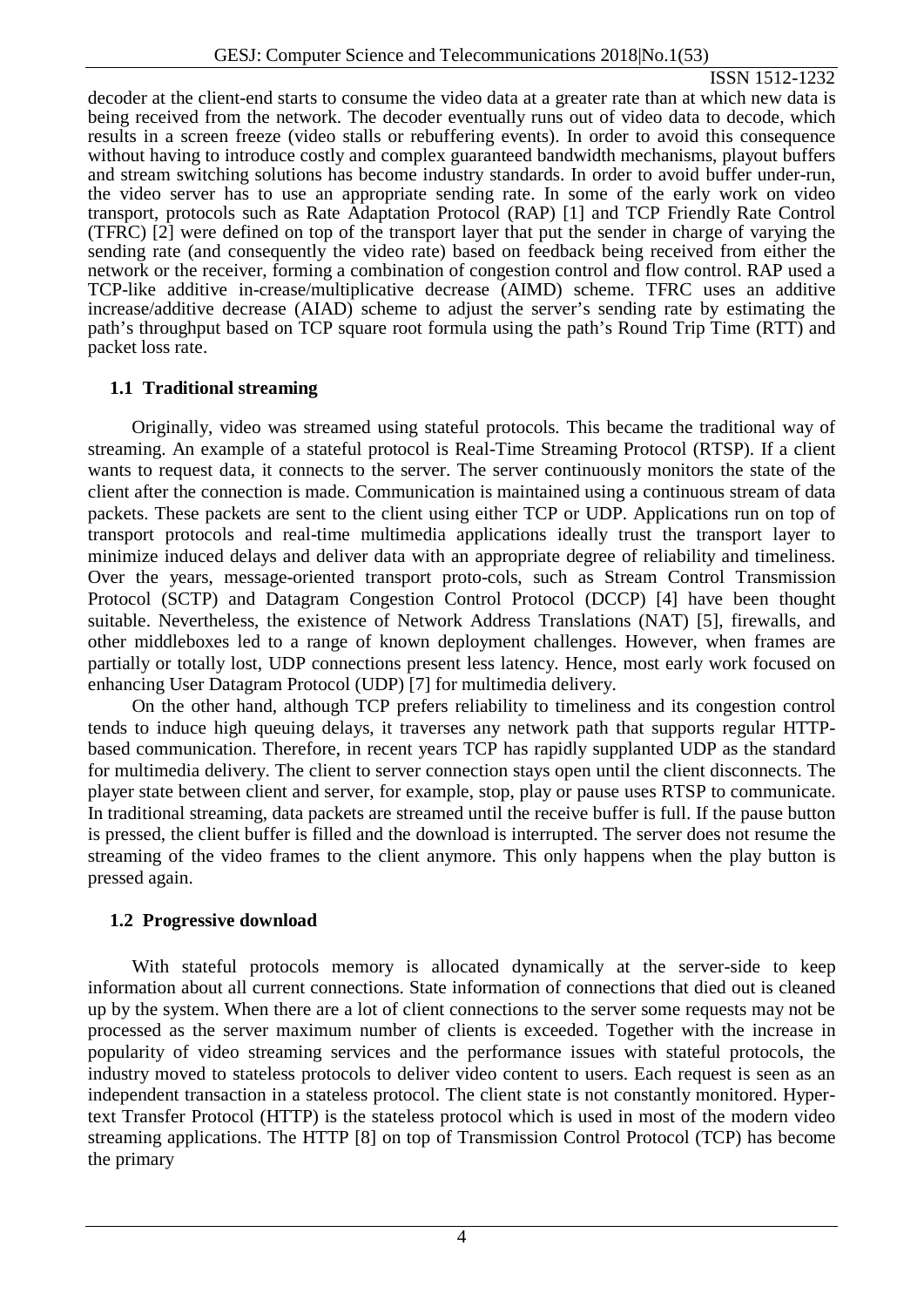

Figure 1: HTTP Download

protocol for multimedia content delivery over the Internet, also widely known as over-the-top (OTT) or Internet Protocol (IP)-based content delivery. HTTP avoids NAT and firewall traversal issues and provides reliability and deployment simplicity because of the widely implemented and deployed underlying TCP/IP protocol.

HTTP streaming, cf. Figure 1, uses a fast startup by downloading lowest quality and smallest segment first and adjusting its' rate afterwards. By using HTTP on top of TCP, Dynamic Adaptive Streaming over HTTP (DASH) yields the following benefits:

- Clients use the standard HTTP protocol which provides more ubiquitous reach as HTTP traffic can traverse NATs and firewalls [10].
- DASH servers are regular commodity Web servers, which significantly reduces the operational costs and allow the deployment of caches to improve the performance and reduce the network load.
- A client requests each video chunk independently and maintains the playback session state, so servers do not need to track session state. Maintaining session state at the client means clients can retrieve video chunks from multiple servers with load-balancing and fault tolerance between commodity HTTP servers [11].
- Relying on TCP reliability and inter-flow friendliness improves the likelihood that streaming traffic consumes only a fair fraction of the network bandwidth when sharing with other traffic.

These advantages enable service providers to leverage existing and significantly cheaper HTTP infrastructures. Proprietary commercial systems such as Microsoft's Smooth Streaming [12], Adobe's HTTP Dynamic Streaming (HDS) [13] or Apple's HTTP Live Streaming (HLS) [14] leverage existing CDNs and proxy caches.

With progressive download the player takes over. The Web browser requests and receives a Meta File (a file describing the object) instead of receiving the entire video or audio file itself, cf. Figure 2. The Browser launches the appropriate player and passes it the Meta File. The Player sets up a connection with Web Server and downloads or streams the file. Client machines supporting HTTP can use progressive HTTP download. The original video file does not need to be downloaded completely. Hence, the client can start viewing the file immediately. This is similar to traditional streaming. However, there is a difference [15]. During a progressive download, the user can pause a video. When this happens, the download of the entire file still continues until the download is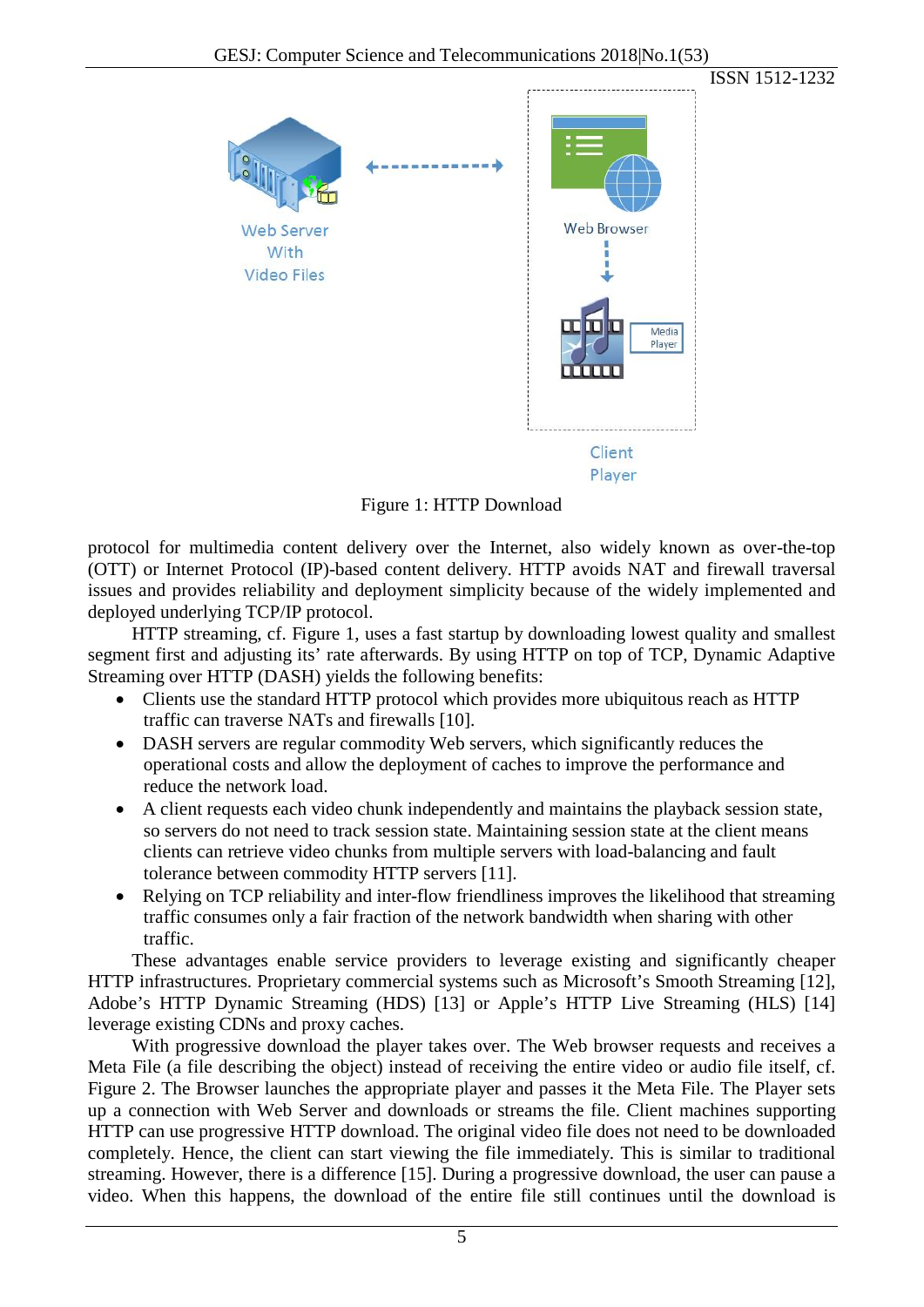completed. With traditional streaming (RTSP), a pause command is sent to the server and the download is temporarily interrupted. Thus, progressive download wastes a lot of bandwidth if the user decides not to resume the video.



Figure 2: Progressive Download

# **1.3 Segmented streaming**

The major disadvantage of progressive download is that a lot of unused data is sent over the network when the client decides to interrupt a streaming session. This is discussed in the previous section. The industry shifted to segmented streaming to avoid this waste of bandwidth, cf. Figure 3. The video file is split into smaller segments (chunks) of a certain length. Usually the segments range between 1 and 20 seconds. The segments are stored on the server. The sum of all the segments represents the total video for that specific range value, for example, a video may be broken up into 2 second and 4 second segments. Thus, there will be 2 second segments that when put together will form the entire video and so to for all the 4 second segments.

For each chunk, the client sends a separate HTTP request to the server. The server responds by sending the segment requested to the client. Each request and response for a particular segment is unique and standalone. Persistent connections are mostly used. Otherwise, a lot of overhead is introduced due to the TCP connection set-up. This is created when a separate connection has to be made for each segment request. To receive a next packet the client sends a new HTTP request. If the user decides to end or to pause a streaming session, the process is temporarily interrupted. In the majority of cases this occurs after the buffer is filled.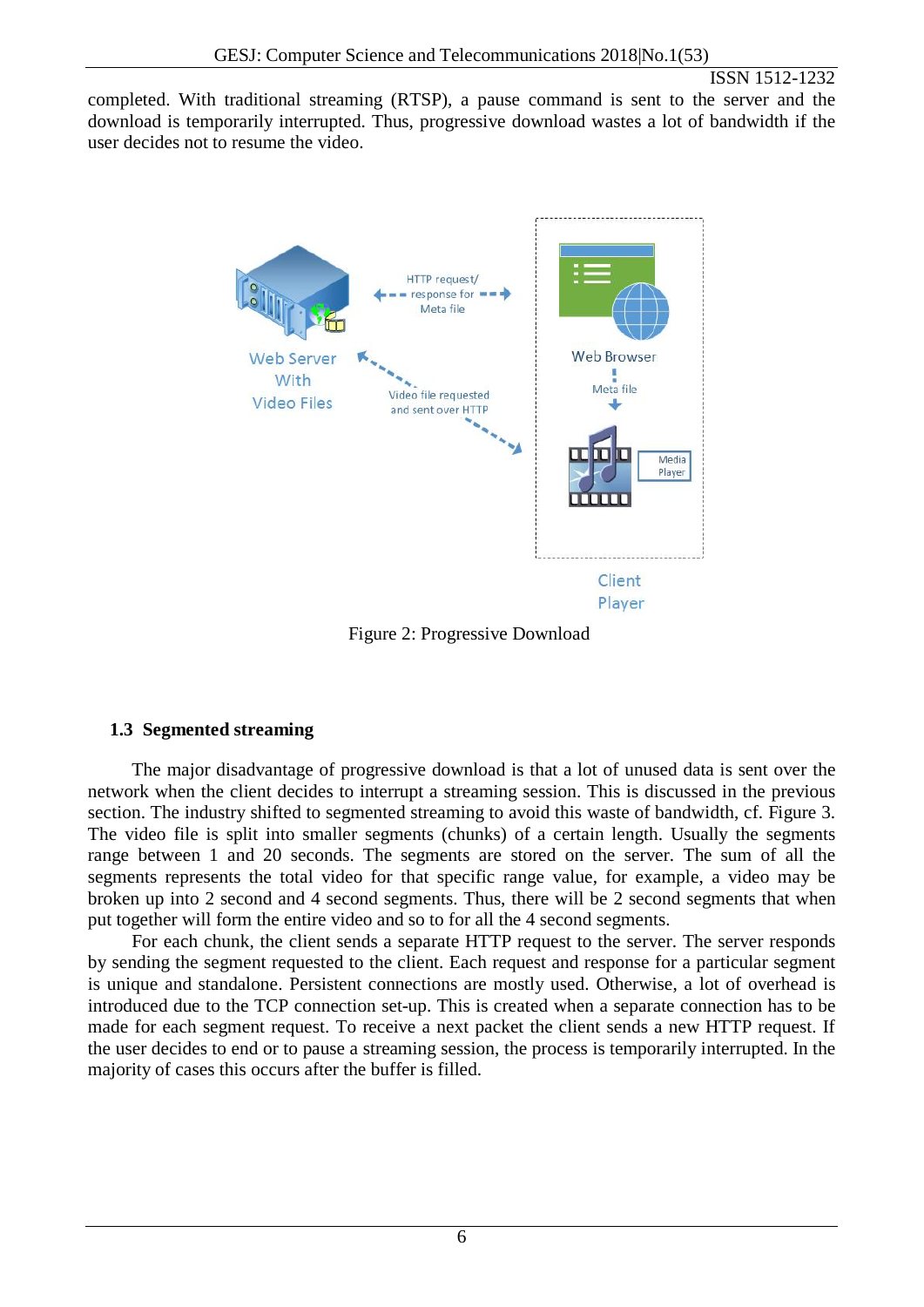ISSN 1512-1232 HTTP request/ response for Presentation description file **Web Server** Web Browser Presentation description file Video file requested and sent Media Player **Streaming Server With** Client **Video Files** Player

Figure 3: Segmented Streaming

The use of segmented streaming brings along some benefits. For example, when caching videos, segments at the beginning of a video are generally requested more than segments at the end. This happens as users do not always look at the entire video. The caching algorithm can decide to replace segments appearing at the end of the video first, by taking these differences in popularity into account.

## **1.4 HTTP Adaptive Streaming (HAS)**

In progressive download and segmented streaming, the client receives a video file in a certain fixed quality. Different predefined qualities, for example, different bitrates, resolutions, quantization, etc...) are present and ready for download. These qualities are stored on the server. A decision is made about which quality to request, before the transmission starts. This takes into account the available bandwidth and the type of device used to display the video. Once the transmission is started, this quality is kept the same during the entire streaming session. There are no quality variations in the video sent to the client.

Variability of the network conditions during a streaming session implies that quality adaptation is needed. For example, consider a situation where the client streams a high quality video and where the quality cannot be adapted during the session. This can be the result of different network effects, for example, TCP long-lived flows [16]. When the bandwidth of the connection to the server drops, the segments will not be fully downloaded. Hence, the buffer runs out of video play-time. This leads to bothersome freezes in the video playback, which leads to stalling of the video.

A solution to the issue stated above is HTTP Adaptive Streaming (HAS), cf. Figure 4. With HAS, the client algorithm dynamically adapts the quality level. This adjustment is based on the current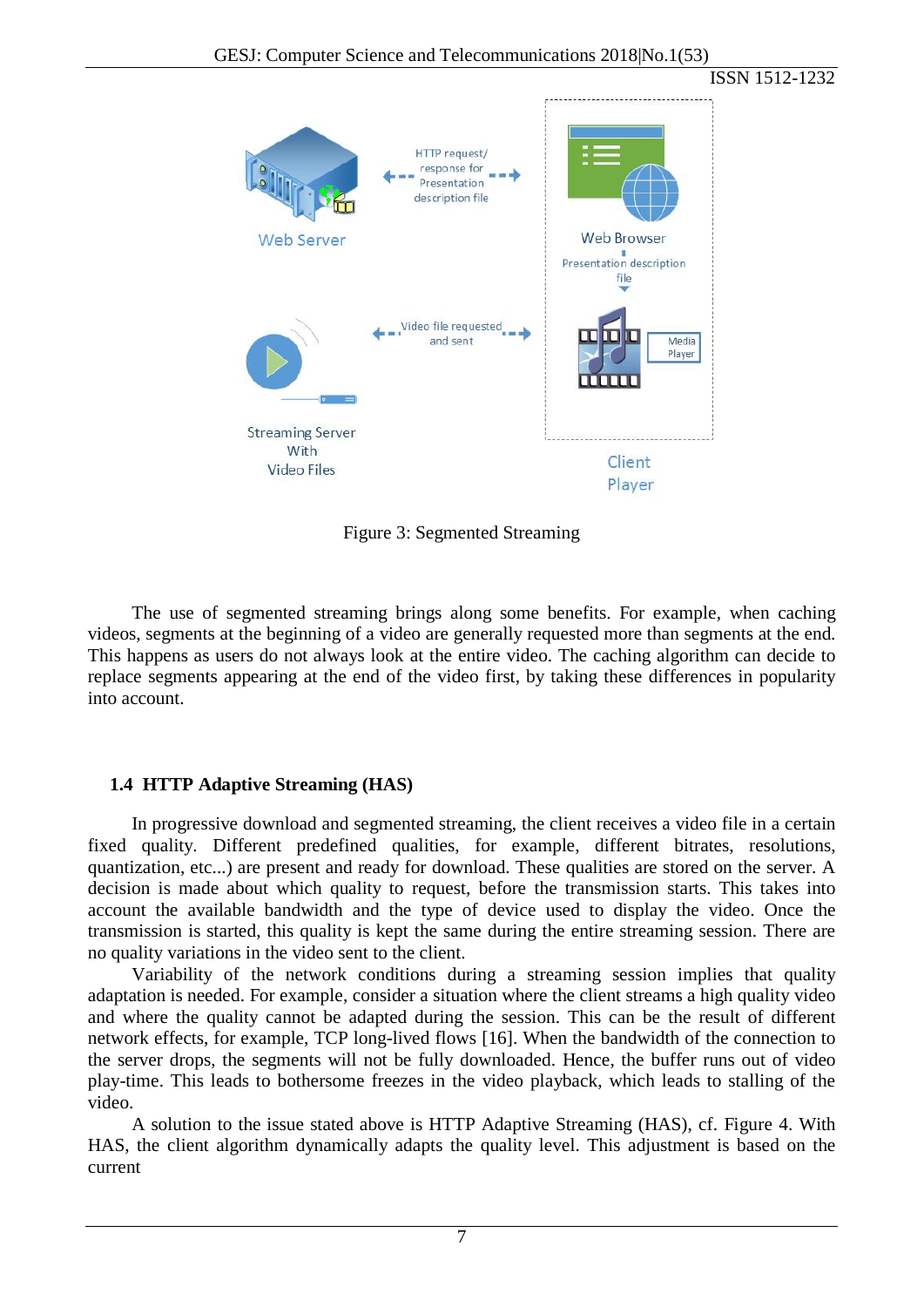

Figure 4: Adaptive Video Streaming

network conditions. This weaknesses of RTSP, progressive download and regular segmented streaming is ad-dressed by HAS. The media content needs to be preprocessed to allow this. The media content is split in several small segments of a certain length, as in segmented streaming. Each segment is now encoded in a number of predefined qualities. The different versions of the segments are then distributed over one or more media servers (HTTP web servers). It is important to note that each representation of the segments can be individually decoded. Also, the segment length determines the shortest video duration after which a quality adjustment can occur. Usually, this is 2 seconds in length.

A major decision-making challenge for the streaming client is which quality level to download from the server. This decision is required for each segment requested by the client during HAS streaming. However, all operations are transparent to the user as all bitrate selection happens behind the scenes. The viewer may notice a slight change in quality as the bitrates change, but no action is required on his/her part. Adaptive video streaming employs similar operating standards. However, there are some key differences. For instance, adaptive video streaming observes elements like (1) video buffer status to assess actual throughput, and (2) CPU utilization and dropped frames to evaluate the obtainable computing power on the playback station. This data is used to determine when to switch bitrates. For example, if the video buffer is full and CPU utilization low, the adaptive video streaming controller switches to a greater quality stream to augment the viewing experience. If the buffer drops under certain levels, or CPU use spikes above certain thresholds, the controller switches to a lower quality stream. Thus, adaptive video streaming enable producers to deliver outstanding quality bitrates at the high end of the bandwidth/power spectrum.

MPEG developed a HAS standard in 2012, Dynamic Adaptive Streaming over HTTP (DASH) [17], [18]. It is also known as MPEG-DASH, cf. Figure 4. It aims to provide an uninterrupted video streaming service to users with dynamic network conditions and heterogeneous devices. MPEG-DASH uses an application layer Adaptive Bitrate (ABR) algorithm. The main goal of ABR algorithms is to prevent client's playout buffer under-run, while maximizing the perceived Quality of Experience (QoE) of the user by adapting to the dynamically changing network conditions. The key differences between DASH and earlier protocols for multimedia streaming are:

- Unlike earlier UDP-based schemes, DASH is built on top of TCP transport.
- The client drives the algorithm. Depending on its ABR, the client typically requests video bitrates based on observed network conditions, hence regulating the server's transmission rate.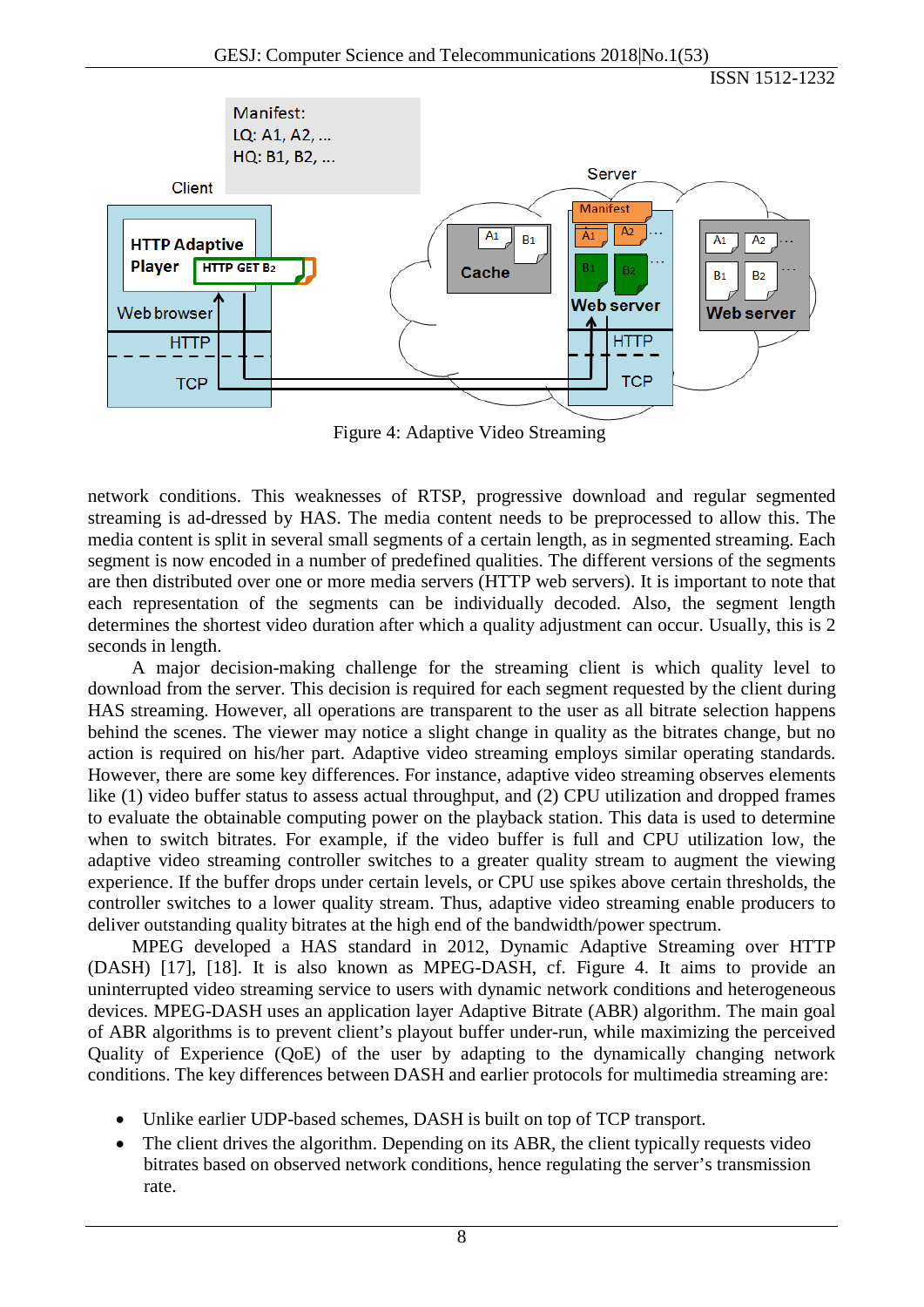• DASH requests and receives video data in terms of milli-second video chunks instead of a continuous stream of video packets.

Preprocessing is required by MPEG-DASH. In this process, a media presentation description (MPD) is created and hosted on a media server. In DASH-based systems video content is encoded into multiple versions. The differences are at discrete bitrates. Each encoded video is then fragmented into small video segments or chunks. Each segment contains a few seconds of video. Client can smoothly switch bitrates at the segment boundary. This is made possible by having segments from one bitrate aligned in a time-centric manner to the video segments from other bitrates. The Media Presentation Description (MPD) files describe content information. This information includes video profiles, metadata, codecs, byte-ranges, mimeType [19] server IP, addresses, and download URLs. URLs pointing to the video segments in an MPD can either be explicitly described or be constructed via a template [20]. Video chunks are 3GP-formatted [21]. Standard HTTP servers serve video segments and MPDs to clients.

DASH does not control the video transmission rate directly as with traditional streaming strategies. DASH clients depend on the underlying TCP algorithm to regulate the video transmission rate. This is determined by the congestion feedback from the client-server network path. At the start of a streaming session, the client requests the MPD file from the HTTP server. It then starts requesting video chunks in a sequential order. This process takes place as fast as possible to fill the playout buffer. Once this buffer is full, the player enters a steady state phase. During this phase, the player periodically downloads new chunks according to its chosen ABR algorithm. In the steady state, the player is in the ON state when it is downloading a chunk, and in the OFF state when it waiting for another chunk download. This results in an alternating ON-OFF traffic pattern. The time between the start of two consecutive ON periods is termed a cycle time interval. The client typically keeps a few segments in the buffer to maintain smooth playback.

The video player uses various feedback signals observed for each segment. These system parameters, such as, average bandwidth and/or playout buffer underruns are used to determine which video rate to select for the next chunk to be downloaded. Consider average bandwidth as a system parameter. If the bandwidth is high, ABR should select a higher video rate to provide better QoE for the user. However, if the bandwidth is low, ABR should dynamically switch to a lower video rate to avoid playout buffer underruns. A good ABR algorithm is responsive to fluctuating network conditions and adapts smoothly to provide better QoE [22]. DASH clients cannot estimate the network bandwidth perfectly. The clients can only achieve the (discrete) video rates described by the MPD. It will select a rate below the estimated bandwidth to sustain video playback. When the network bandwidth exceeds the maximum video bitrate, the video rate is set to the maximum video bitrate. The smoothness between video bitrate transitions depend on the encoding granularity, that is, the number of video representations of the video content provided at the server.

An MPD file contains information on the available quality levels of the segments and other related meta-data information. This includes the URLs where each segment can be found as well as available bitrates, resolutions supported, bandwidth, frame rates, codecs, etc. A manifest file is the general term for an MPD in HAS.

The client has full control over the streaming session when using HAS. The rate adaptation algorithm is used to request the desired segment. It requests a specific quality by using a GEToperation. The adaptation algorithm takes care of adapting to network conditions and CPU capabilities. Usually the adaptation algorithm is in a module of the Controller within the adaptive player. Thus, some authors use the term adaptation algorithm and Controller to represent the part of the player that makes the request decision to the server. The requested chunks are played back smoothly. In current HAS implementations, MPEG-DASH and other (adaptive) video streaming services download segments of a single video from a single server. The client sends segment requests to this server even if there is a significant change in network conditions. This happens once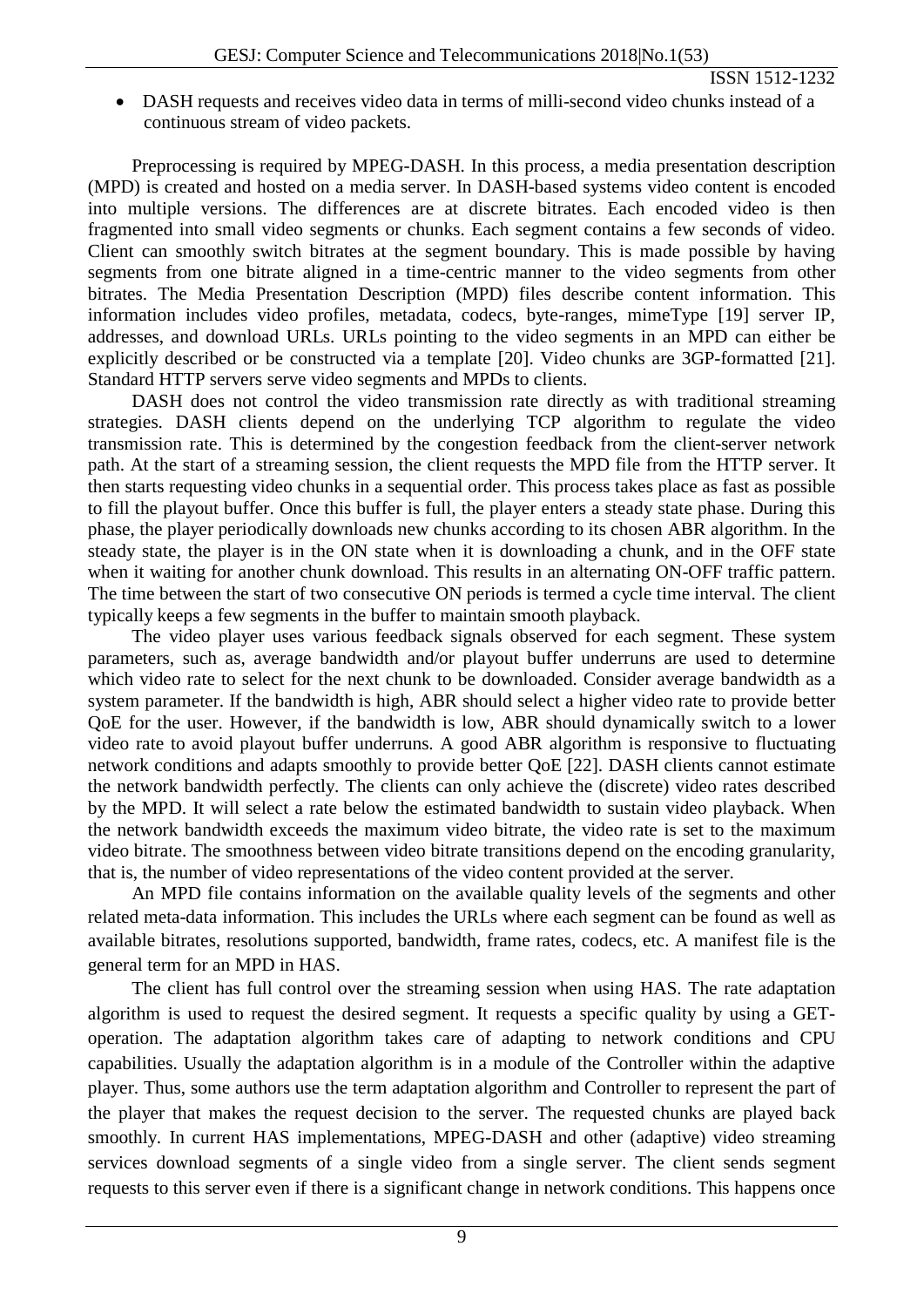the streaming session has started. On-demand and live streaming are the two types of streaming services that currently exist [23], [24], [25], [26]. On-demand streaming refers to requesting media content on the user's demand. The entire content is already present at one or more media servers and can be requested any time.

## **2. ON-OFF Traffic Patterns**

Usually a streaming session is started by an adaptive video player and the player enters the Buffering-State [27]. The goal of the player in this state is to fill up its playback buffer as quickly as possible. Eventually the players' maximum buffer size is reached. To do this the player requests a new chunk in quick succession of the previously downloaded chunk. The player changes to Steady-State when the playback buffer size reaches a target value, for instance, 25 seconds. During streaming the players' goal is to maintain a constant playback buffer size. For the sake of simplicity, let us assume that a player can request one chunk every T seconds if the download duration is less than or equal to T. Otherwise, the player would request the next chunk as soon as all the data for the previous chunk is received. This can lead to an activity pattern in which the player is either in an ON period, downloading a chunk, or an OFF period, staying idle or waiting for the present chunk to be fully downloaded. The player estimates its values of the underlying network system parameters by using various estimation techniques. The discrete nature of the video bitrates makes it difficult for a client player to correctly perceive its fair-share bandwidth. This leads to video bitrate oscillation and other undesirable behaviours that negatively impact the user experience [28]. It may compute a running average of those parameters over time [28]. The player then uses these parameter values to select the bitrate for the next requested chunk. However, due to the time differences in various players' ON-OFF period the estimation of the system parameters may not be accurate. This result in five performance problems:

- buffer underruns
- network bandwidth utilization
- unfairness
- instability
- low quality

Based on these performance problems we define desired QoE as each competing player obtaining high buffer levels, bandwidth utilization, fairness, stability and quality.

Let us consider a simple model with three adaptive players sharing a bottleneck with bandwidth B. Assume that players are in Steady-State. There will be a request for a new chunk every T seconds. We ignore the TCP model and accept that a single connection gets the entire bandwidth B.

Let us assume that network bandwidth is shared equally. We let bi represents network bandwidth measured at the player. Thus, for equal sharing of the bandwidth the following condition holds:  $b_1=b_2=b_3$ . Therefore,  $b_1+b_2+b_3=B$ , anytime during the streaming process. Take the case where all players ON periods are non-overlapping during the download of a chunk, Figure 5. Each player would measure the bandwidth as B. Thus  $b_1+b_2+b_3$ >B. Hence, each player overestimates the bandwidth by a factor of three. The result is that players may request higher bitrates than the channel can provide. This can result in network congestion. Players will then measure that their bandwidth is less than their previous estimate. They will then switch back to a lower video bitrate. This creates a repeating oscillatory scenario, which causes instability.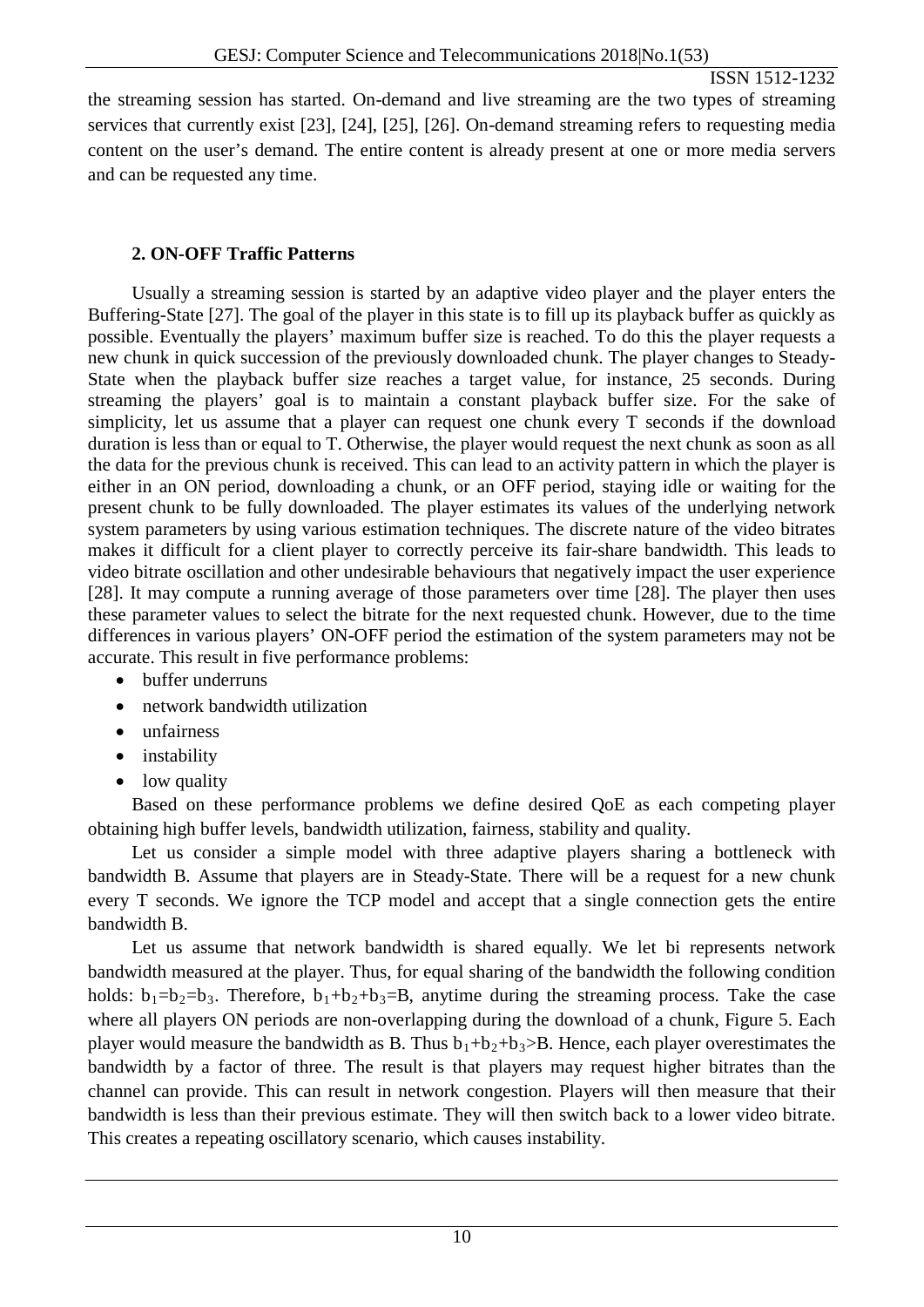

Figure 5: Non-overlapping ONs

The situation can arise where the ON period of one player falls within the ON period of the other player, Figure 6. This occurs if one player is requests a chunk with a low bitrate and another player requests a chunk with a high bitrate. The player requesting the lower bitrate estimates a bandwidth of B divided by 3, while the other player estimates a bandwidth that is more than B divided by 3. This means that player two overestimates the bandwidth. This overestimation by one of the three players can still result in the three players converging to a stable equilibrium. However, the player who estimates the higher bandwidth share will request a higher video bitrate. This will create an unfair bandwidth allocation to all players. The players who request low bitrates will experience buffer underruns and poor video quality due to flickering.



Figure 6: ON periods within each other

The situation can exist where the ON period of the three players are perfectly aligned, Figure 7. All players estimate bandwidth of B divided by 3. Thus,  $b_1+b_2+b_3=B$ . The three players estimate their bandwidth share correctly. However, bandwidth underutilization can still occur. To illustrate, suppose that the video has two quality levels,  $q_1$  and  $q_2$ , respectively. Consider the cases among players where either the ON period of one player falls within the ON period of the other player or the ON period of the three players are perfectly aligned. Both cases can be stable if  $b_1 < B$  divided by 3,  $b_2 > B$  divided by 3,  $b_3 < B$  divided by 3, and  $b_1 + b_2 + b_3 < B$ . However, the case where the ON period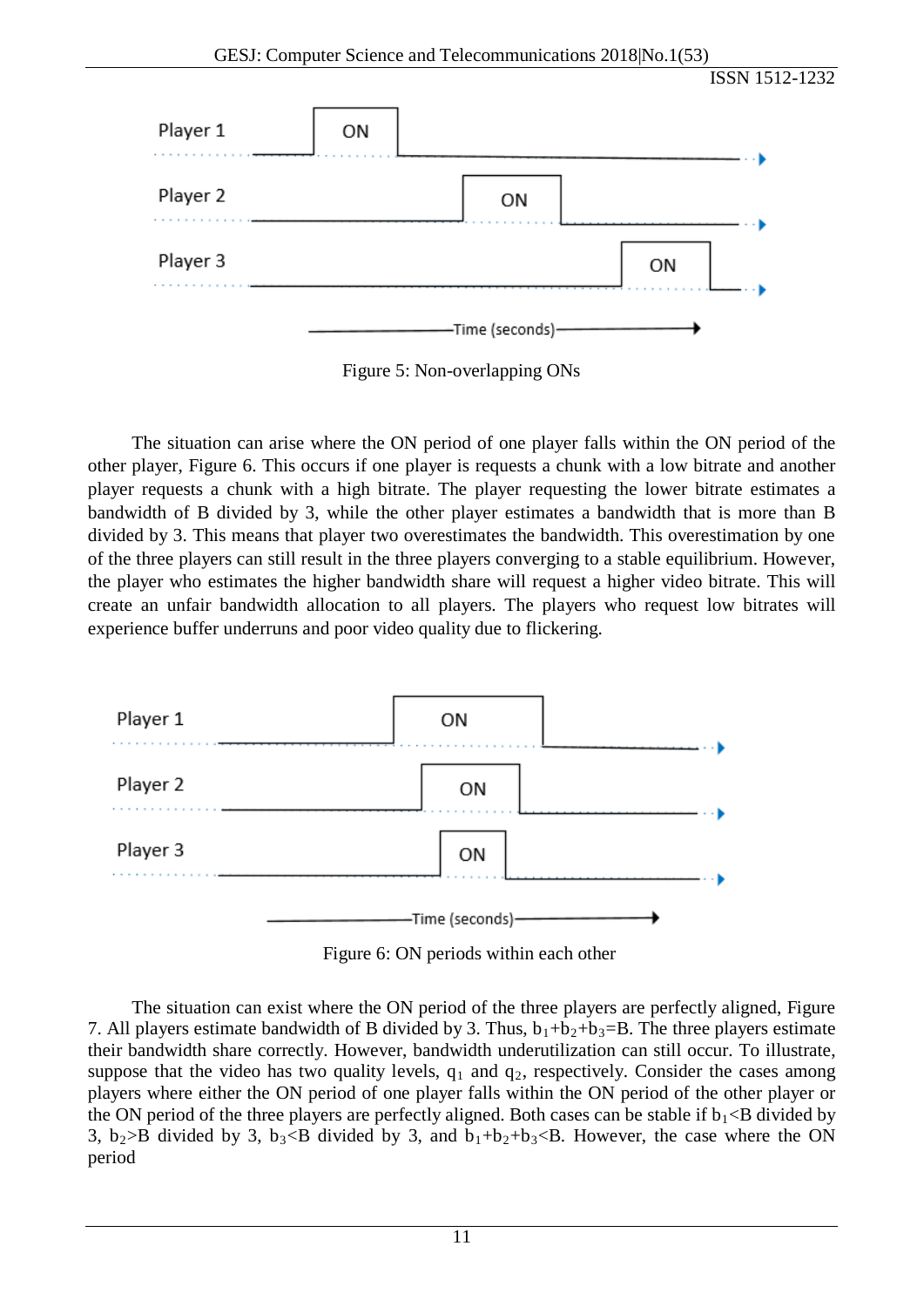

Figure 7: Perfectly Aligned ONs

of the three players are perfectly aligned, may result in all players request quality level,  $q_1$ . This causes bandwidth underutilization, even though it is stable and fair. The players who obtain low bandwidth will experience buffer underruns and poor video quality due to flickering.

# **3. Factors Affecting Adaptive Video Streaming**

## **3.1 Time-varying bandwidth occurrences**

Note that there is already competition for bandwidth at the bottleneck, which results in poor video quality shown to the user. Thus, when the bandwidth becomes too high or low in consecutive time periods within this competitive environment the quality can be severely degraded. As a result it is essential for our experiments to show the performance of players in network bottleneck competition with varying bandwidth.

## **3.2 Competition from other network flows, for example, TCP long-lived flows in networks**

In [29] it has been established that the adaptive video players of three popular video streaming services were not able to get a fair share when coexisting with a TCP greedy flow. Authors name this issue the downward spiral effect and ascribe its cause to the on-off traffic pattern described above; authors suggest increasing the segment size and filter bandwidth estimates to tackle this issue. Chat and messaging (MSN, Skype) are served by TCP long-lived connections. Between computer-to-computer communications there are frequent "keepalive" message being transmitted periodically. This causes issues, such as, network resources being over-consumed. In addition, other issues occur during a TCP long-lived connection, including TCP congestion, and TCP connection recovery. The traffic features of TCP long-lived flows depends on specific applications usages characteristics.

In some cases, TCP is not able to fully utilize the transport or network layer resources because the application does not produce data fast enough. The application is producing small amounts of data at a relatively constant rate for the TCP layer. This results in small bursts of packets and in the extreme case a single packet of size less than the maximum segment size of the connection. Typical examples are live streaming applications such as Skype [30] that transfer data over TCP at a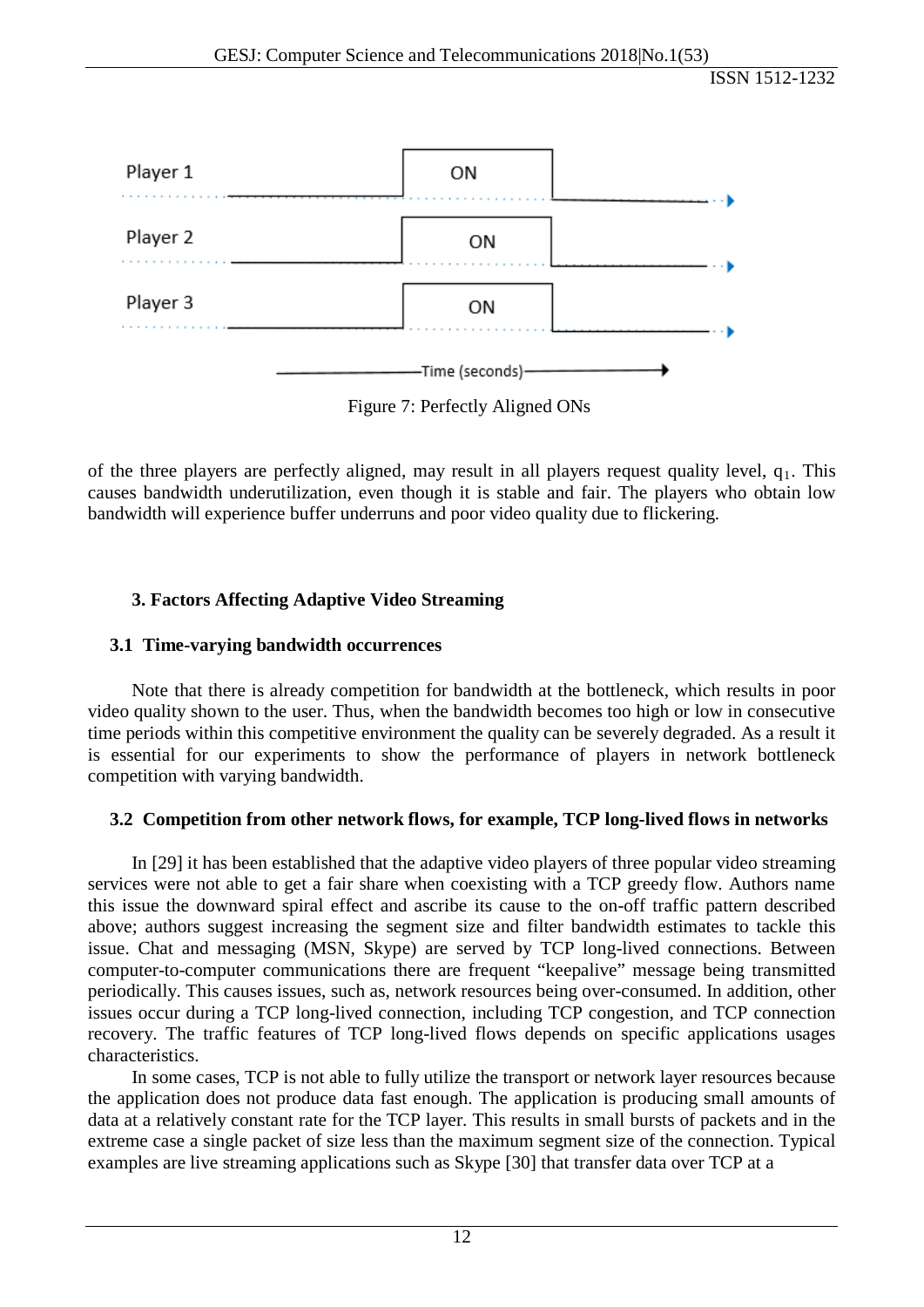constant rate of 32 Kbit/s. Also, applications that use permanent TCP connections and send keepalive packets during inactive periods, fall in this category (BitTorrent [31] exhibits this behavior during choke periods).

In some scenarios, the application is producing data in bursts separated from each other by idle periods. An example of such behavior is web browsing with persistent HTTP connections. The user clicks on a link to load a web page, causing a transfer period, reads the page, causing an idle period, and clicks on another link, causing another transfer period. It is observed that TCP longlived flows may completely shut off TCP short-lived flows [32]. This causes performance problems for TCP short-lived flows, which generally carry interactive/delay sensitive data. Video data usually consists of TCP short-lived flows. It is because such flows are becoming increasingly dominant in Internet traffic patterns and the increase in competition with TCP long-lived flows makes it essential for a researcher to include as a part of their future research.

#### **3.3 Players starting, pausing and stopping at different times**

In most adaptive video streaming experiments it is assumed that the bottleneck bandwidth stays the same and the players have the same settings and initial states, which is a strong assumption. In reality players may have different initial state and can join at arbitrary time. Players can start following a certain statistic. It is therefore essential for researchers to evaluate their streaming algorithms in a settings where players are different (e.g., has different initial bitrate and buffer level).

#### **3.4 Players downloading different videos**

It is important for players to be tested in scenarios where videos with different sets of bitrate levels are downloaded from one or more servers. The adaptive approach should satisfy the various requirements of each video and user.

## **3.5 Users having different QoE functions**

Scenarios where players have different QoE functions should be investigated by researchers. This is essential as different users may have different requirements when viewing a video. Usually researchers try to find the optimum QoE, which may be far from the actual requirements of some viewers. Subjective studies should be carried out to determine the best QoE for certain sections of users. Then the video QoE could be tailored for the specific QoE-based groups using adaptive streaming.

## **3.6 A large number of players competing for bandwidth**

Scalability is a very important part of a video streaming algorithm. From a commercial point of view streaming is usually from a one-to-many model. Currently optimization approaches have difficulties in scaling and heuristics are used to counteract this problem.

## **4. State of the art Adaptive Video Streaming Techniques**

Various techniques are used to provide solutions for adaptive video streaming. These adaptation techniques falls into three broad categories: (1) Heuristic, (2) Stochastic, and (3) Analytical. The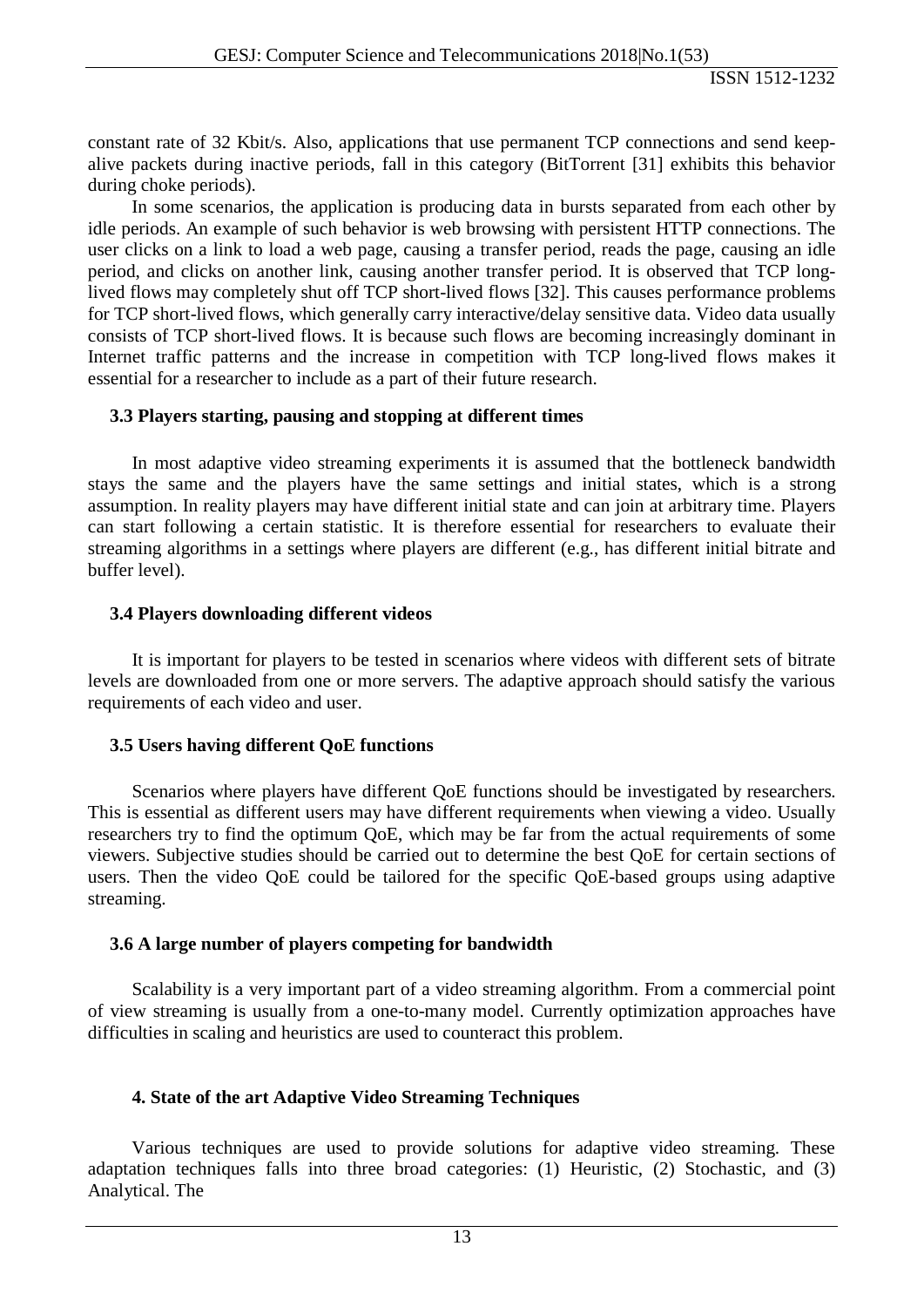

Figure 8: State of the art adaptive video streaming techniques

Heuristic techniques are described first and illustrate approaches that use a best guess technique to select segments. The probabilistic or stochastic techniques are then illustrated. These include Markov Decision Processes (MDPs), Reinforcement Learning (RL), and Q-learning (QL). Both RL and QL are described in terms of an MDP. Lastly analytical techniques are presented, which includes linear programming (LP) and convex optimization approaches.

#### **4.1 Heuristic technique**

Segment scheduling with stateless bitrate selection causes feedback loops, bad bandwidth estimation, bitrate switches and unfair bitrate choices. Researchers portray the FESTIVE control approach, and confirm that numerous problems occur when multiple bitrate-adaptive players share a bottleneck link. It uncovers the fact that the feedback signal the player receives is not a true reflection of the network state because of overlaying the adaptation logic over several layers. The following HTTP-based video delivery issues are investigated:

- the granularity of the control decisions,
- the timescales of adaptation,
- the nature of feedback from the network, and
- the interactions with other independent control loops in lower layers of the networking stack.

FESTIVE creates a robust video adaptation approach to achieve:

• Fairness - equal allocation of network resources,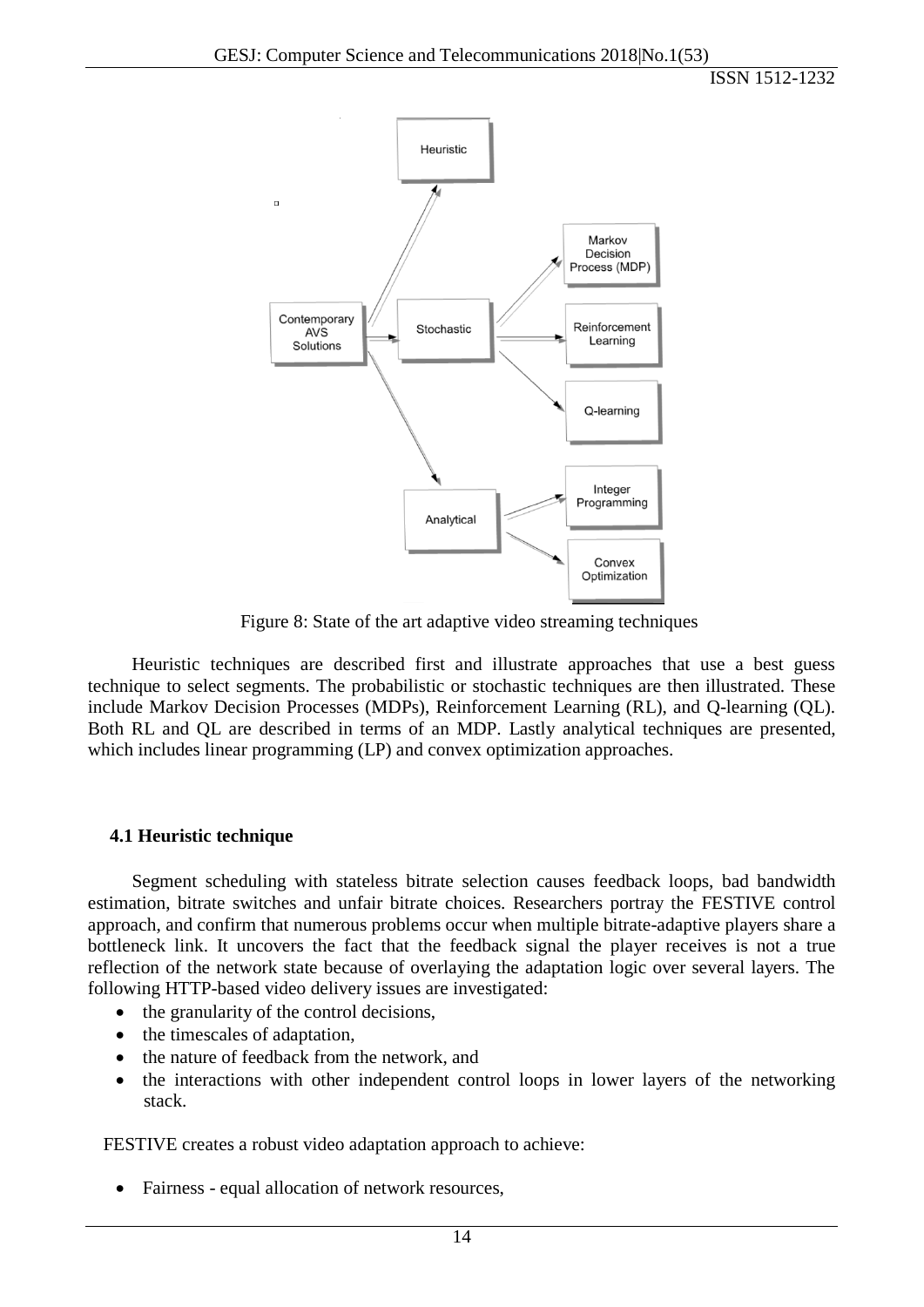- Efficiency highest bitrates for maximum user experience, and
- Stability avoids needless bitrate switches.

The FESTIVE approach has the following features:

- Randomized segment scheduling: avoids sync biases in network state sampling,
- Stateful bitrate selection: compensates between biased bitrate and estimated bandwidth interaction,
- Delayed update: accounts for stability and efficiency tradeoff, and
- Bandwidth estimator: increases robustness to outliers.

The authors in [28] propose the PANDA approach. They observe that the discrete nature of the video bitrates makes it difficult for a client player to correctly perceive its fair-share bandwidth. This leads to video bitrate oscillation and other undesirable behaviours that negatively impact the user experience. The authors provide a solution to these problems at the application layer using a probe and adapt principle for video bitrate adaptation (where probe refers to trial increment of the data rate, instead of sending auxiliary piggybacking traffic). The authors outline a four-step state for a HAS rate adaptation approach:

- Estimating: guesses the network bandwidth that can legitimately be used,
- Smoothing: removes outliers,
- Quantizing: maps the continuous bit rate to the discrete video bitrate,
- Scheduling: selects the target interval until the next download request.

The advantages of PANDA are as follows. Firstly, as the bandwidth estimation by probing is quite accurate, one does not need to apply strong smoothing. Secondly, PANDA is very sensitive to bandwidth drops since after a bandwidth drop, the video bitrate reduction is made proportional to the TCP throughput.

ELASTIC [34] approach to adaptive client side streaming proposes a method that throttles the video level. This drives the playout buffer length to a set-point, which eliminates the ON-OFF traffic patterns. The player is always in ON phase. The basic concept is that two controllers are used. The first selects the video level to match the available bandwidth and the second controls the playout buffer length by ensuring that there is no gap between two consecutive segments. The ELAS-TIC approach produces a received video rate that oscillates around the fair share, with an increased number of video level switches. However, the main result shows that ELASTIC is able to get the fair share when competing with TCP long-lived flows.

Two content-aware adaptation schemes are proposed in [35]. They are Content-aware Probe and Adapt (CPANDA) and Content-aware Dynamic Programming (C-DP), which are able to decide the video bitrate for the next video segment, based on not only the available bandwidth, and the existing buffer capacity, but also the video content type. The content-aware adaptation schemes achieve better QoE when compared with the conventional PANDA scheme. The proposed schemes are able to optimize the QoE according to contents. They can achieve higher than acceptable QoE for most attractive contents such as those with high motion intensity to improve user experience for the most interesting scenes; select same video representations for segments belonging to a scene to avoid quality oscillation; and reserve buffer resource during low motion scenes

to avoid stalling for the following high motion scenes.

## **4.2 Stochastic technique**

#### **4.2.1 Markov Decision Processes**

There is a growing body of literature on the use of Markov Decision Process (MDP) [36] to optimize video streaming. We now outline different ways MDPs are applied to adaptive video streaming. In [37] and [38], researchers found that bandwidth can vary severely in different locations. Adaptive streaming is modelled as an MDP problem to cope with varying network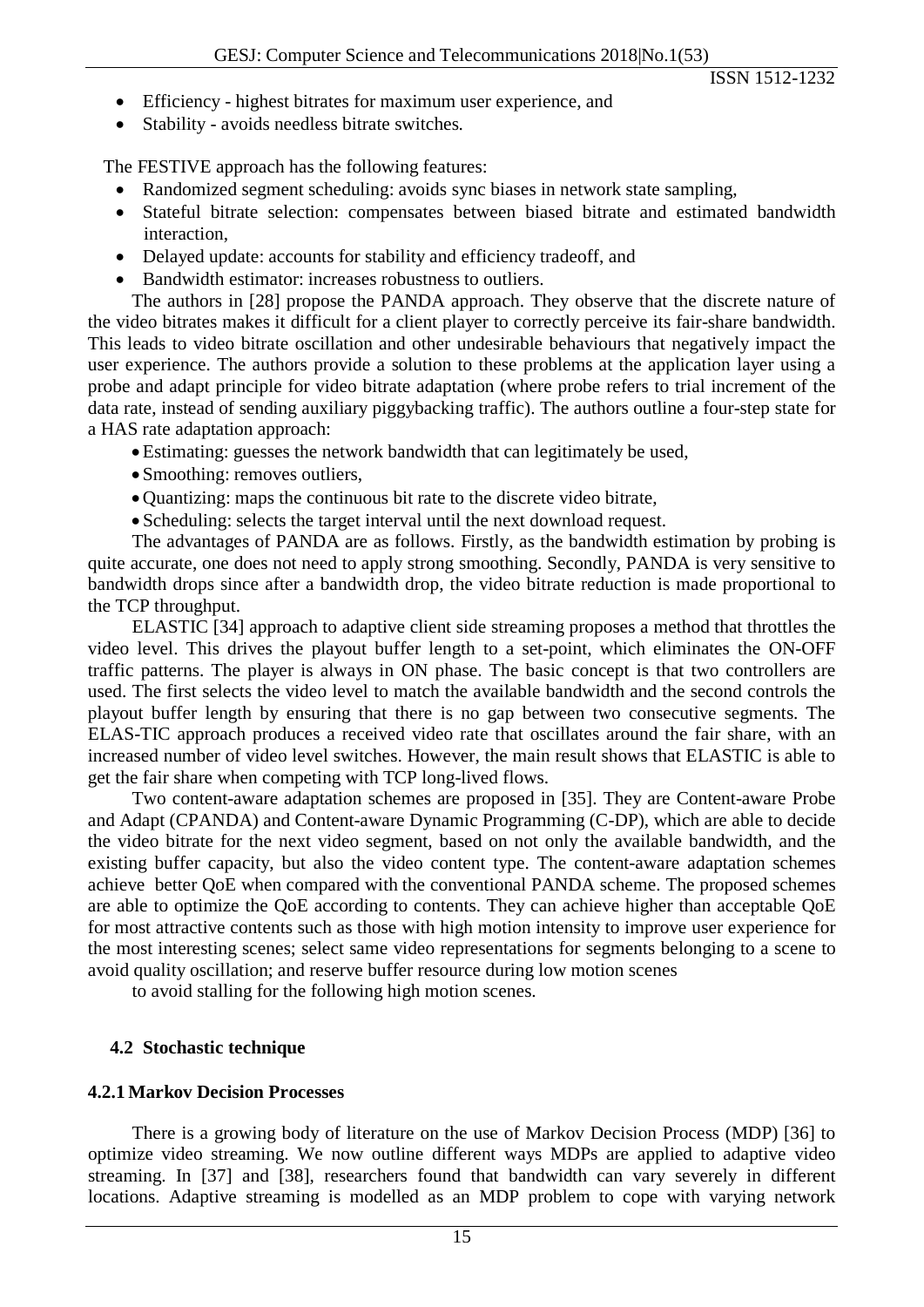conditions [39]. The power consumption problem of video decoding can be effectively modelled as an MDP [40]. An MDP to optimize rate adaption of streaming video where the uncertainty in network bandwidth is modeled as a Markov chain with its own bandwidth states is given in [41] and

[42]. In [43], and [44], a stochastic dynamic programming (SDP) [45] technique was proposed for rate adaption in DASH players, where the system rate is determined based on client buffer occupancy and bandwidth condition.

We label two studied models as MDP-DASH (Markov Decision Process DASH) and QC-DASH (Quality Control DASH). The goal of MDP-DASH [46] is to explore different methods to reduce decision making overhead for DASH-based adaptive video players. The states depend on the quality level of the downloaded chunk and the time available before the chunk playback deadline (current buffer occupancy measured in time). The actions (decisions) are the quality level of the next chunk to be downloaded. Higher rewards are given for watching a chunk in higher quality. There is a penalty for missing a deadline as well as switching quality from the present chunk to the next. For a given action (chunk size), state transition probabilities are calculated based on the Cumulative Distribution Function (CDF) [47] of the network bandwidth. The CDF allows calculation of the probability of a given buffer occupancy when the next chunk is downloaded. The buffer occupancy, together with the action (quality level decision), defines the next state. Transition probabilities will change with different CDFs. Different CDFs lead to different MDP strategies.

QC-DASH [43] uses Stochastic Dynamic Programming (SDP) to solve the MDP and aid adaptive video streaming. The three parameters to compute the state transition matrix are buffer level, average channel bandwidth and quality. The authors designed a cost function that penalizes situations that may lead to a reduction of the QoE. This computation is done offline, where the control policies map the environment information to the client requests. The main result is that the average quality requested with their algorithm is higher, but it also involves a related number of quality switches among segments.

## **4.2.2 Reinforcement Learning**

In [48] a Reinforcement Learning-based [49] quality selection algorithm is proposed. When multiple players compete it is able to achieve fairness. A coordination proxy facilitates the coordination among players. Unlike current HAS heuristics, the algorithm is able to learn and adapt its policy depending on network conditions. No significant overhead is introduced into the network as fairness is achieved without explicit communication among agents. Researchers in [50] progressively maximize a pre-defined QoE-related reward function. By this action players are able to learn the optimal request strategy.

# **4.2.3 Q-Learning**

A HAS client dynamically learns the optimal behavior corresponding to the current network environment [51] via Q-Learning [52]. A tunable reward function is used which considers multiple aspects of video quality. In order to optimize the QoE the HAS client dynamically learns the optimal behaviour corresponding to the current network environment [53]. The adaptive streaming problem can naturally be modeled as a Partial Observable Markov Decision Process (POMDP) [54] as the end-user has partial information about the network state based on the received throughput [55]. This service layer control mechanism gracefully degrades the video quality experienced by the end-user depending on the connection status. The end-user is able to find the most appropriate quality level for its stream.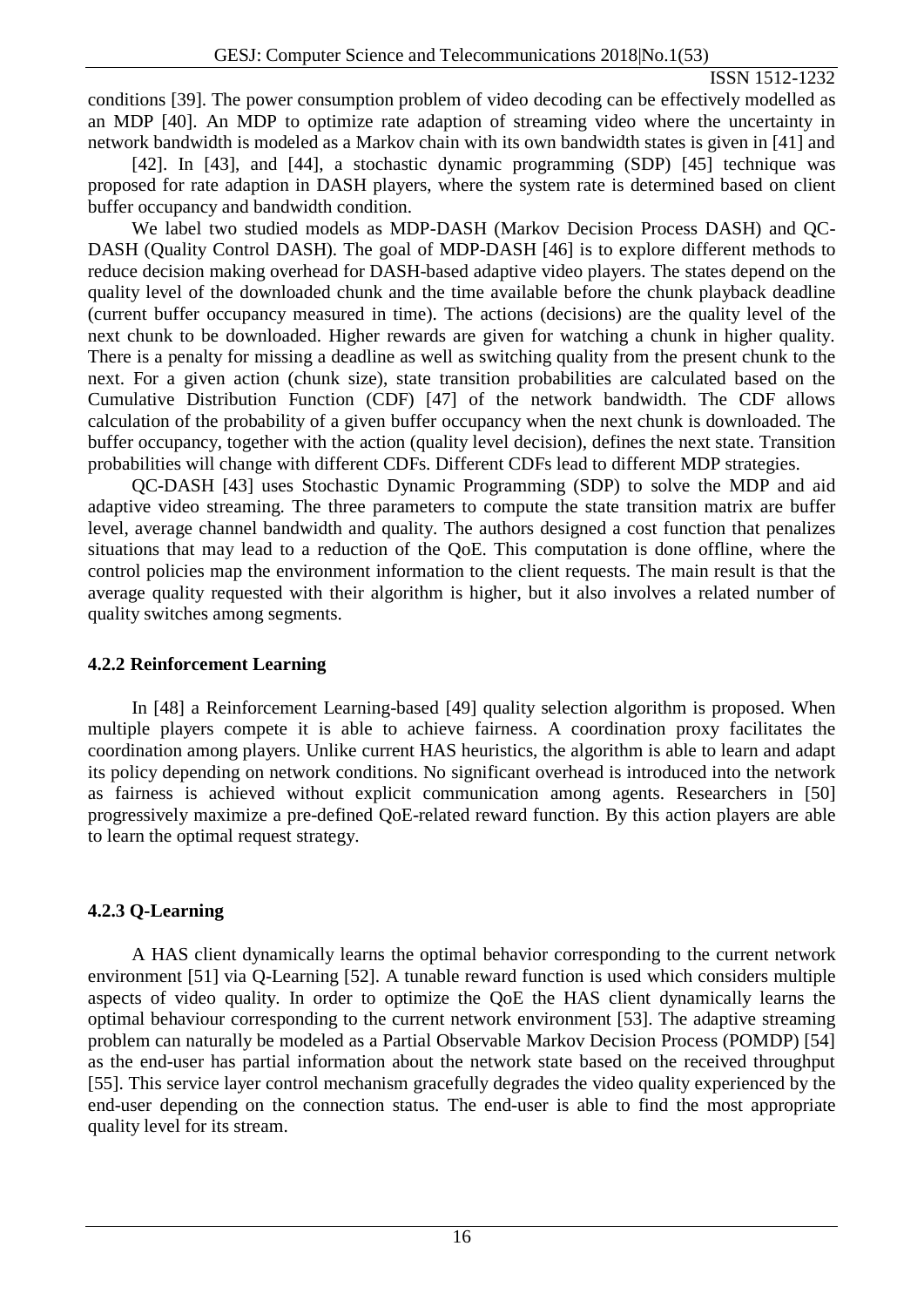## **4.3 Analytical technique**

### **4.3.1 Integer Programming**

A QoE-driven quality optimization approach is modeled as an Integer Linear Programming (ILP) [56] problem [57]. It maximizes the QoE over all clients. The ILP uses both centralized as well as distributed algorithms. The approach allows the client to take into account the in-network decisions during the rate adaptation process. It concurrently gives the player the ability to react to sudden bandwidth fluctuations in the local network. Hybrid Transmission strategies for DASH (HTD) in LTE network is considered in [58]. It considers both unicast and multicast modes for DASH. The optimization problem is formulated as a Mixed Binary Integer Programming (MBIP) problem. This together with a greedy algorithm improves the quality of experience (QoE) of wireless DASH users, and save the wireless resources in LTE networks.

#### **4.3.2 Convex optimization**

Researchers in [59] propose a QoE evaluation model based on playback continuity, segment media quality and perceptual quality fluctuations caused by bitrate switching. They formulate the rate adaptation for DASH as a constrained convex optimization problem [60]. The design objective is to maximize the overall QoE for the end users while keeping the receiver buffer from under flowing. Near optimal tradeoff between overall QoE and playback continuity was observed.

An optimal content placement model maximizing the sum of user satisfaction of all contents is proposed in [61]. Due to the large number of content items in the network, the con-tent placement problem is usually a large-scale optimization problem. However, with mild assumption on the probability density function of the content popularity distribution it can be reduced. Here it is reduced to an equivalent small-scale convex problem. The number of variables is only the number of levels of representations.

#### **5. Conclusion**

A history of adaptive video streaming is given. This is followed by pointing out the key problem that occurs when adaptive players compete for bandwidth. This is the ON-OFF traffic patterns that results. Another area of interest is real-world factors that affect video streaming. These are pointed out and researchers can use these as test scenarios for experiments. Finally, a contemporary three-layer classification of streaming techniques is presented, which includes heuristic, stochastic and analytical techniques.

#### **References**

- [1] R. Rejaie, M. Handley, and D. Estrin, "Rap: An end-to-end rate-based congestion control mechanism for realtime streams in the internet," in INFOCOM'99. Eighteenth Annual Joint Conference of the IEEE Computer and Communications Societies. Proceedings. IEEE, vol. 3. IEEE, 1999, pp. 1337–1345.
- [2] M. Handley, S. Floyd, J. Padhye, and J. Widmer, "Tcp friendly rate control (tfrc): Protocol specification," Tech. Rep., 2002.
- [3] L. Ong, "An introduction to the stream control transmission protocol (sctp)," 2002.
- [4] E. Kohler, M. Handley, and S. Floyd, "Datagram congestion control protocol (dccp)," Tech. Rep., 2006.
- [5] K. Egevang and P. Francis, "The ip network address translator (nat)," Tech. Rep., 1994.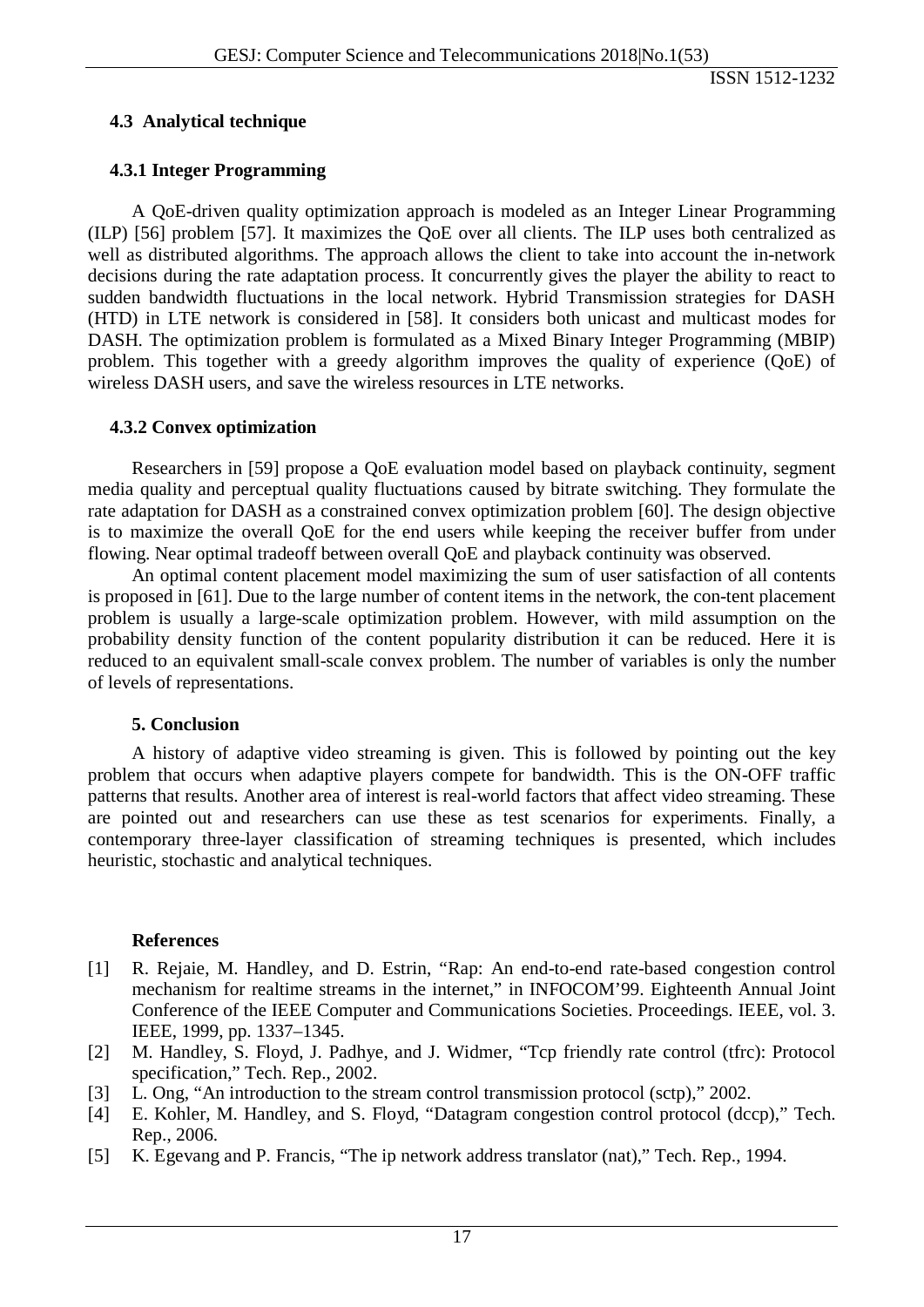- [6] A. Medina, M. Allman, and S. Floyd, "Measuring interactions between transport protocols and middleboxes," in Proceedings of the 4th ACM SIGCOMM conference on Internet measurement. ACM, 2004, pp. 336– 341.
- [7] J. Postel, "User datagram protocol," Tech. Rep., 1980.
- [8] R. Fielding, J. Gettys, J. Mogul, H. Frystyk, L. Masinter, P. Leach, and T. Berners-Lee, "Hypertext transfer protocol–http/1.1," Tech. Rep., 1999.
- [9] J. Postel, "Transmission control protocol," 1981.
- [10] S. Guha and P. Francis, "Characterization and measurement of tcp traversal through nats and firewalls," in Proceedings of the 5th ACM SIGCOMM conference on Internet Measurement. USENIX Association, 2005, pp. 18–18.
- [11] L. F. Sarmenta and S. Hirano, "Bayanihan: Building and studying web-based volunteer computing systems using java," Future Generation Computer Systems, vol. 15, no. 5, pp. 675–686, 1999.
- [12] A. Zambelli, "Iis smooth streaming technical overview," Microsoft Corporation, vol. 3, p. 40, 2009.
- [13] J. Ozer, Video Compression for Flash, Apple Devices and HTML5. Doceo Publishing, 2011.
- [14] C. Timmerer and C. Muller, "Http streaming of mpeg media," Streaming Day, 2010.
- [15] A. Begen, T. Akgul, and M. Baugher, "Watching video over the web: Part 1: Streaming protocols," IEEE Internet Computing, vol. 15, no. 2, pp. 54–63, 2011.
- [16] S. Ebrahimi-Taghizadeh, A. Helmy, and S. Gupta, "Tcp vs. tcp: a systematic study of adverse impact of short-lived tcp flows on long-lived tcp flows," in INFOCOM 2005. 24th Annual Joint Conference of the IEEE Computer and Communications Societies. Proceedings IEEE, vol. 2. IEEE, 2005, pp. 926–937.
- [17] T. Stockhammer, "Dynamic adaptive streaming over http-: standards and design principles," in Proceedings of the second annual ACM conference on Multimedia systems. ACM, 2011, pp. 133–144.
- [18] S. Lederer, C. Muller, and C. Timmerer, "Dynamic adaptive streaming over http dataset," in Proceedings of the 3rd Multimedia Systems Conference. ACM, 2012, pp. 89–94.
- [19] S. Pfeiffer, "Audio and video elements," in The Definitive Guide to HTML5 Video. Springer, 2010, pp. 9–48.
- [20] T. Lohmar, T. Einarsson, P. Frojdh,¨ F. Gabin, and M. Kampmann, "Dynamic adaptive http streaming of live content," in World of Wireless, Mobile and Multimedia Networks (WoWMoM), 2011 IEEE International Symposium on a. IEEE, 2011, pp. 1–8.
- [21] J. Kua, G. Armitage, and P. Branch, "A survey of rate adaptation techniques for dynamic adaptive streaming over http," IEEE Commu-nications Surveys & Tutorials, 2017.
- [22] S. Tavakoli, K. Brunnstrom,¨ K. Wang, B. Andren,´ M. Shahid, and N. Garcia, "Subjective quality assessment of an adaptive video streaming model," in Image Quality and System Performance XI. SPIE, 2014.
- [23] C. Huang, J. Li, and K. W. Ross, "Can internet video-on-demand be profitable?" ACM SIGCOMM Computer Communication Review, vol. 37, no. 4, pp. 133–144, 2007.
- [24] M. Sjoblom,¨ M. Torh¨onen,¨ J. Hamari, and J. Macey, "Content structure is king: An empirical study on gratifications, game genres and content type on twitch," Computers in Human Behavior, vol. 73, pp. 161–171, 2017.
- [25] C. Zhang, J. Liu, M. Ma, L. Sun, and B. Li, "Seeker: Topic-aware viewing pattern prediction in crowdsourced interactive live streaming," 2017.
- [26] C. Koch, S. Hacker, and D. Hausheer, "Vodcast: Efficient sdn-based multicast for video on demand," in A World of Wireless, Mobile and Multimedia Networks (WoWMoM), 2017 IEEE 18th International Symposium on. IEEE, 2017, pp. 1–6.
- [27] Y. Sani, A. Mauthe, and C. Edwards, "On the trajectory of video quality transition in http adaptive video streaming," Multimedia Systems, pp. 1– 14, 2017.
- [28] Z. Li, X. Zhu, J. Gahm, R. Pan, H. Hu, A. C. Begen, and D. Oran, "Probe and adapt: Rate adaptation for http video streaming at scale," IEEE Journal on Selected Areas in Communications, vol. 32, no. 4, pp. 719–733, 2014.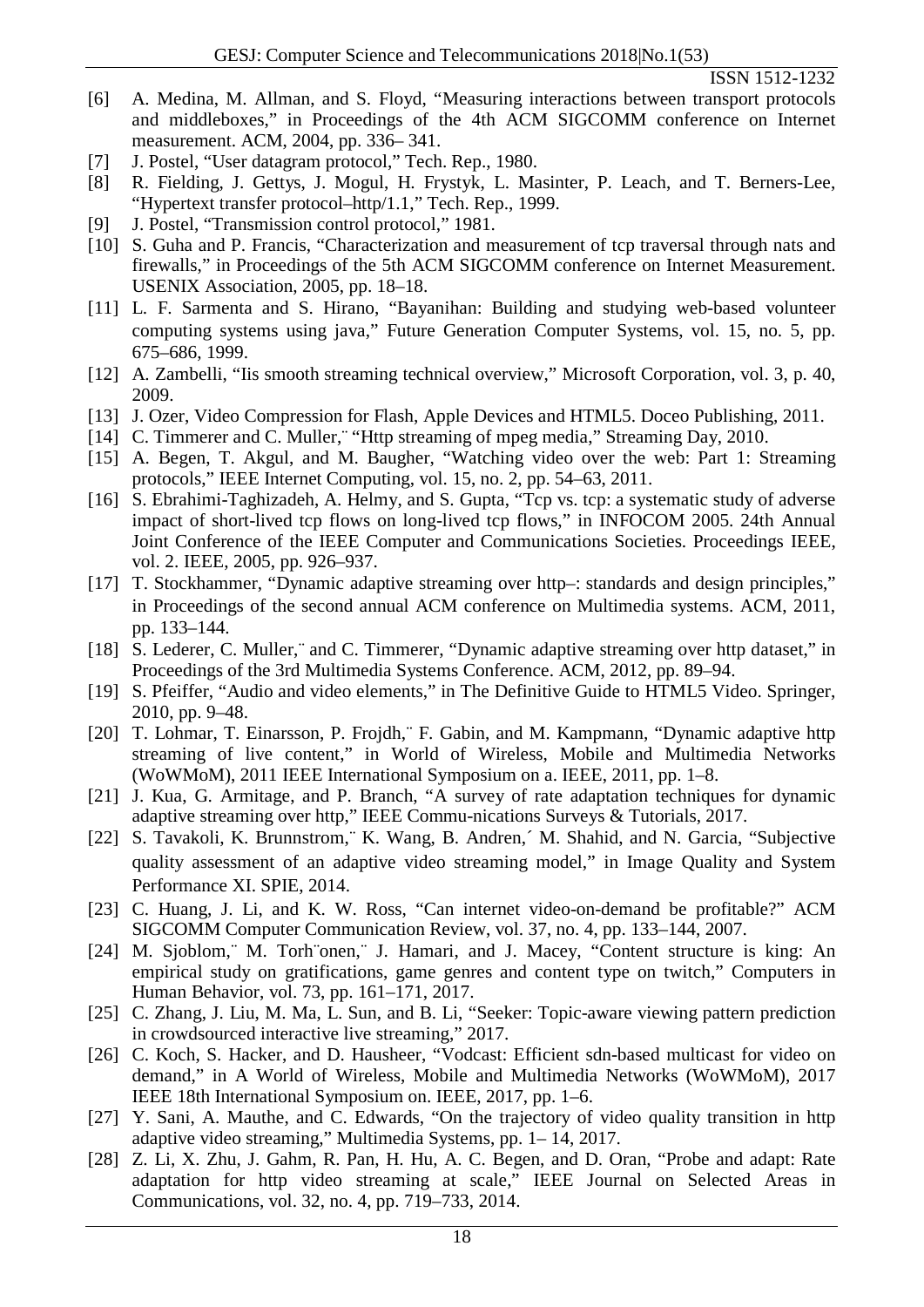- [29] S. Akhshabi, S. Narayanaswamy, A. C. Begen, and C. Dovrolis, "An experimental evaluation of rate-adaptive video players over http," Signal Processing: Image Communication, vol. 27, no. 4, pp. 271–287, 2012.
- [30] S. A. Baset and H. Schulzrinne, "An analysis of the skype peer-to-peer internet telephony protocol," arXiv preprint cs/0412017, 2004.
- [31] J. Pouwelse, P. Garbacki, D. Epema, and H. Sips, "The bittorrent p2p file-sharing system: Measurements and analysis," in IPTPS, vol. 5. Springer, 2005, pp. 205–216.
- [32] M. Mellia and H. Zhang, "Tcp model for short lived flows," IEEE communications letters, vol. 6, no. 2, pp. 85–87, 2002.
- [33] J. Jiang, V. Sekar, and H. Zhang, "Improving fairness, efficiency, and stability in http-based adaptive video streaming with festive," in Proceedings of the 8th international conference on Emerging networking experiments and technologies. ACM, 2012, pp. 97–108.
- [34] L. De Cicco, V. Caldaralo, V. Palmisano, and S. Mascolo, "Elastic: a client-side controller for dynamic adaptive streaming over http (dash)," in 2013 20th International Packet Video Workshop. IEEE, 2013, pp. 1–8.
- [35] S. Hu, L. Sun, C. Gui, E. Jammeh, and I.-H. Mkwawa, "Content-aware adaptation scheme for qoe optimized dash applications," in Global Communications Conference (GLOBECOM), 2014 IEEE. IEEE, 2014, pp. 1336–1341.
- [36] E. A. Feinberg and A. Shwartz, Handbook of Markov decision processes: methods and applications. Springer Science & Business Media, 2012, vol. 40.
- [37] P. Deshpande, X. Hou, and S. R. Das, "Performance comparison of 3g and metro-scale wifi for vehicular network access," in Proceedings of the 10th ACM SIGCOMM conference on Internet measurement. ACM, 2010, pp. 301–307.
- [38] J. Yao, S. S. Kanhere, and M. Hassan, "An empirical study of band-width predictability in mobile computing," in Proceedings of the third ACM international workshop on Wireless network testbeds, experimental evaluation and characterization. ACM, 2008, pp. 11–18.
- [39] D. Jarnikov and T. Ozc elebi, "Client intelligence for adaptive streaming solutions," Signal Processing: Image Communication, vol. 26, no. 7, pp. 378–389, 2011.
- [40] N. Mastronarde, K. Kanoun, D. Atienza, P. Frossard, and M. Van Der Schaar, "Markov decision process based energy-efficient on-line scheduling for slice-parallel video decoders on multicore systems," IEEE transactions on multimedia, vol. 15, no. 2, pp. 268–278, 2013.
- [41] S. Xiang, L. Cai, and J. Pan, "Adaptive scalable video streaming in wireless networks," in Proceedings of the 3rd multimedia systems conference. ACM, 2012, pp. 167–172.
- [42] M. Xing, S. Xiang, and L. Cai, "Rate adaptation strategy for video streaming over multiple wireless access networks," in Global Commu-nications Conference (GLOBECOM), 2012 IEEE. IEEE, 2012, pp. 5745–5750.
- [43] S. Garc'ia, J. Cabrera, and N. Garc'ia, "Quality-control algorithm for adaptive streaming services over wireless channels," IEEE Journal of Selected Topics in Signal Processing, vol. 9, no. 1, pp. 50–59, 2015.
- [44] T. Andelin, V. Chetty, D. Harbaugh, S. Warnick, and D. Zappala, "Quality selection for dynamic adaptive streaming over http with scal-able video coding," in Proceedings of the 3rd Multimedia Systems Conference. ACM, 2012, pp. 149–154.
- [45] S. M. Ross, Introduction to stochastic dynamic programming. Academic press, 2014.
- [46] A. Bokani, M. Hassan, and S. Kanhere, "Http-based adaptive streaming for mobile clients using markov decision process," in Packet Video Workshop (PV), 2013 20th International. IEEE, 2013, pp. 1–8.
- [47] T. W. Anderson and D. A. Darling, "A test of goodness of fit," Journal of the American statistical association, vol. 49, no. 268, pp. 765–769, 1954.
- [48] S. Petrangeli, M. Claeys, S. Latre,´ J. Famaey, and F. De Turck, "A multi-agent q-learningbased framework for achieving fairness in http adaptive streaming," in Network Operations and Management Sympo-sium (NOMS), 2014 IEEE. IEEE, 2014, pp. 1–9.